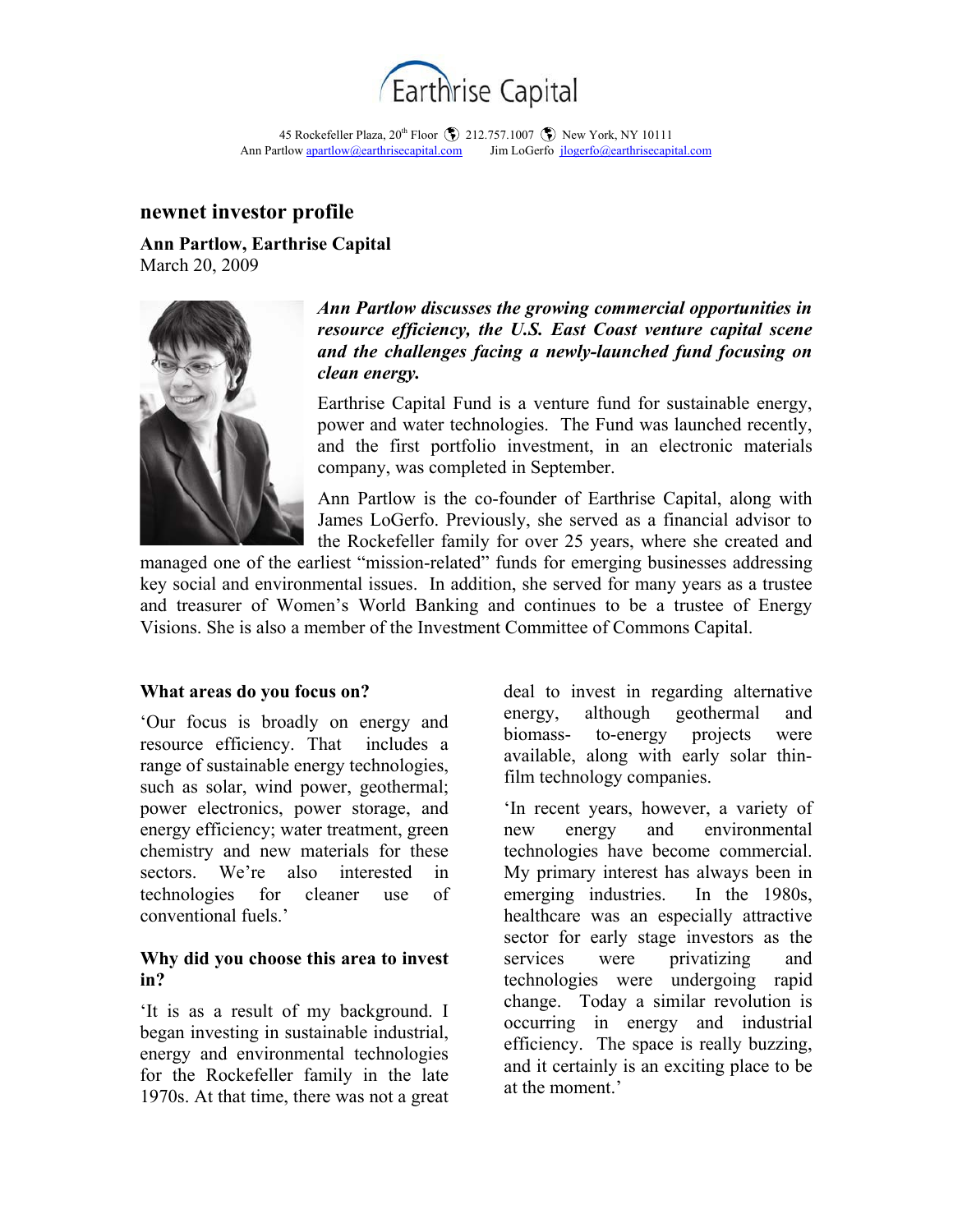# **What type of investments do you make?**

'Our aim is to build a range of technologies in our portfolio companies, from early to later stage. Early stage will predominate, partly because it is an area in which we're experienced, but also because it is the area in which venture investors have historically earned the highest rates of return.

'At present though, later stage ventures—some on the brink of profitability-- are also available at reasonable valuations. Often, the current investor base is unable to provide new funding, and a small raise is needed for various reasons.

'The size of our investment will range from a few hundred thousand to a million dollars or more, depending on the ultimate size of our fund at the time of our final close.'

# **Where do you see the best opportunities going forward?**

'We are primarily North American focused. Since we're New York Citybased, we prefer to invest in companies on the East Coast, and also the Midwest. Most venture firms are West Coastbased, and it's good to find a niche that provides a differentiated deal flow. Unlike in the traditional Silicon Valley IT businesses, expertise in energy and environmental technologies is widely scattered across the country.

'As for sectors, energy efficiency, energy storage, and new materials for electronics and solar photovoltaics look especially attractive to Earthrise Capital now.'

# **What are the challenges you face?**

'It is always challenging to be a pioneer. We look for technologies and sectors in

the market where there is a real need for a different solution today. We do not want to be so far ahead of the adoption curve that the companies have to struggle to create a new market. Highly innovative technologies are always a special challenge; you need to think of creative ways to introduce them to the market.

'In the past, it has been hard to find experienced managers for new energy companies. We are starting to see people with more experience entering this market from both technical and industrial backgrounds.

'Certain areas of energy are especially capital-intensive and do not generally make good business models for venture capital. Other sectors, such as ethanol, depend heavily on government regulation. I witnessed in the early 90's how quickly regulation can change when economic realities cause the political winds to shift. We prefer companies with primarily economic drivers.'

#### **What are the advantages to investing in this sector?**

'Energy and industrial technologies are enormous markets that are innovating rapidly. We are well placed to take advantage of the demand for lower costs, cleaner, reliable energy, and improved environmental impact in manufacturing and process industries. For many years, the supply of effective and efficient alternative technologies was limited, but that is changing. It's an emerging niche, but eventually it could rival the size of the traditional venture universe.'

#### **Are you seeing more investment opportunities?**

'The majority of our deals come to us through people we know, and the inflow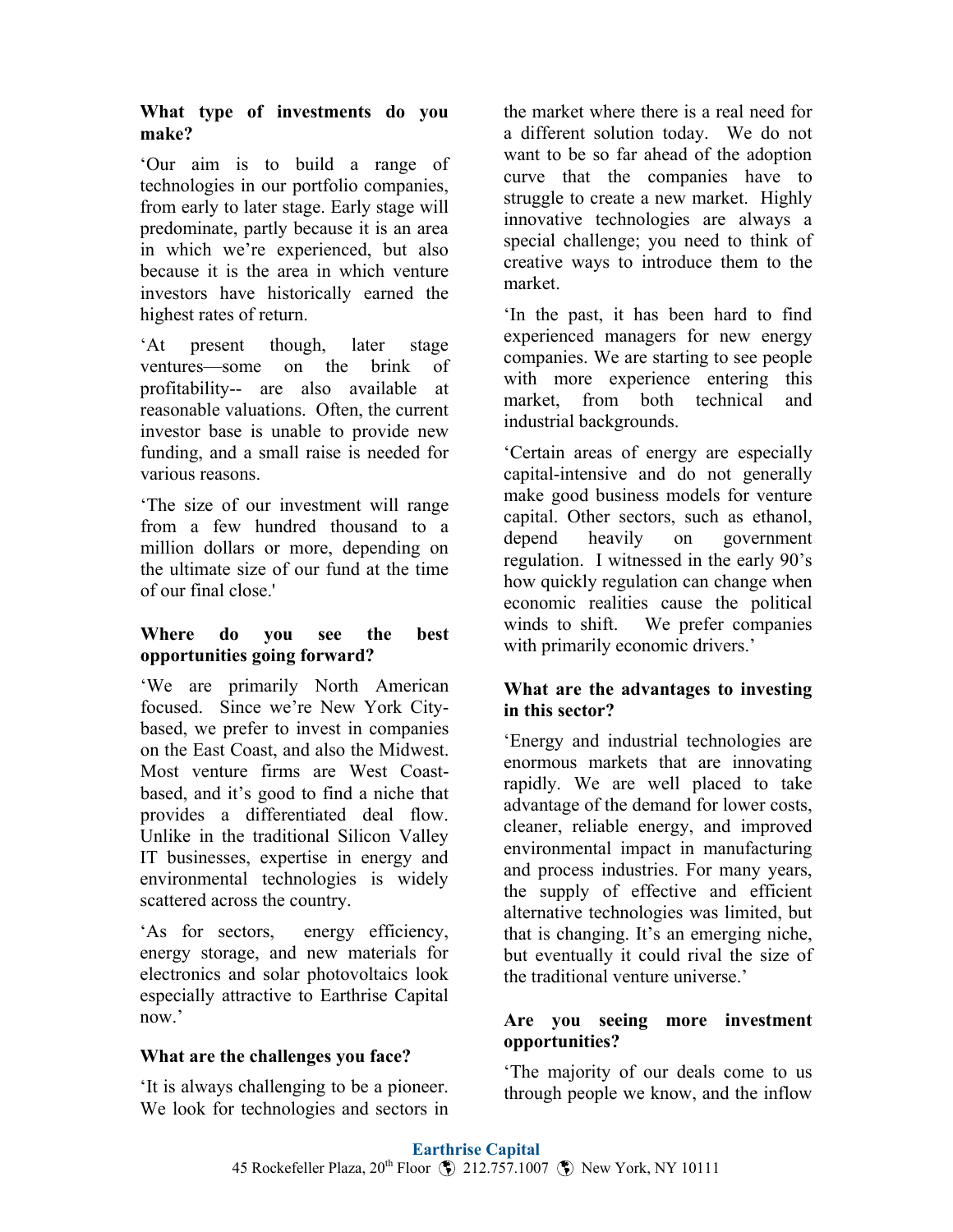is definitely increasing. Due to our longterm relationships in industry and the scientific community, we have a large universe of companies we follow. Some companies we've followed and advised for several years are now becoming attractive investment opportunities for Earthrise Capital Fund.

'In venture fund management, there is a present lack of energy and environmental domain expertise. Most venture capitalists became interested in these areas only recently. At Earthrise Capital, we have a decades-long background in this space, and our perspective has been sharpened by that experience. We think it helps us to avoid certain over-hyped areas and see opportunities elsewhere.

'The economic downturn is presenting some special opportunities. Valuations and valuation expectations are coming down even for later stage ventures, so in that way, the downturn is actually a benefit for a newly-launched fund such as Earthrise Capital.'

# **What makes you want to invest?**

'Of course the management is key; sometimes we need to add business management to the technical team. Our goals and the management goals need to be aligned. We want to invest with the finest people, operationally and ethically, in a given field.

'The business model is most important. We like to work closely with our portfolio companies on defining strategy. Business models sometimes need to change, of course, but the goal at each juncture needs to be clear.

'Valuation is critical. With our backgrounds in public company as well as private company investing and advising, the general partners of Earthrise Capital are highly sensitive to the issues surrounding valuation.'

#### **Do you believe there is a bubble surrounding clean energy?**

'Most certainly there was over the past year or two. We warned of the overvaluation in the solar industry and biofuels in our periodic updates. I've been through four energy pricing bubbles in my career, and I doubt that I've seen the last one. In the current climate, valuations are more realistic.

'In addition to our willingness to wait for bubbles to correct, we deliberately sized our investment universe to cover a broad range of sectors. Power electronics, green chemistry, water treatment, and ancillary sectors including new materials provide other choices when certain industries are inflated in value.'

# **What is the biggest issue facing the industry today?**

'Broadly speaking, the issue for the industry is to enable the necessary power, fuels and industrial processes for long term growth. We cannot afford to constrain economic development due to unreasonable prices, or environmentally unsustainable technologies. That is the big challenge facing us: how do we develop new energy and environmental technologies that are economically friendly as well?

'The economic downturn could have an impact if it's prolonged. So far it has not affected the very early stage companies we follow because they don't rely on significant borrowing and they are not ready for exit. Earthrise Capital is fortunate to be a newly launched fund in which exits are not currently an issue.'